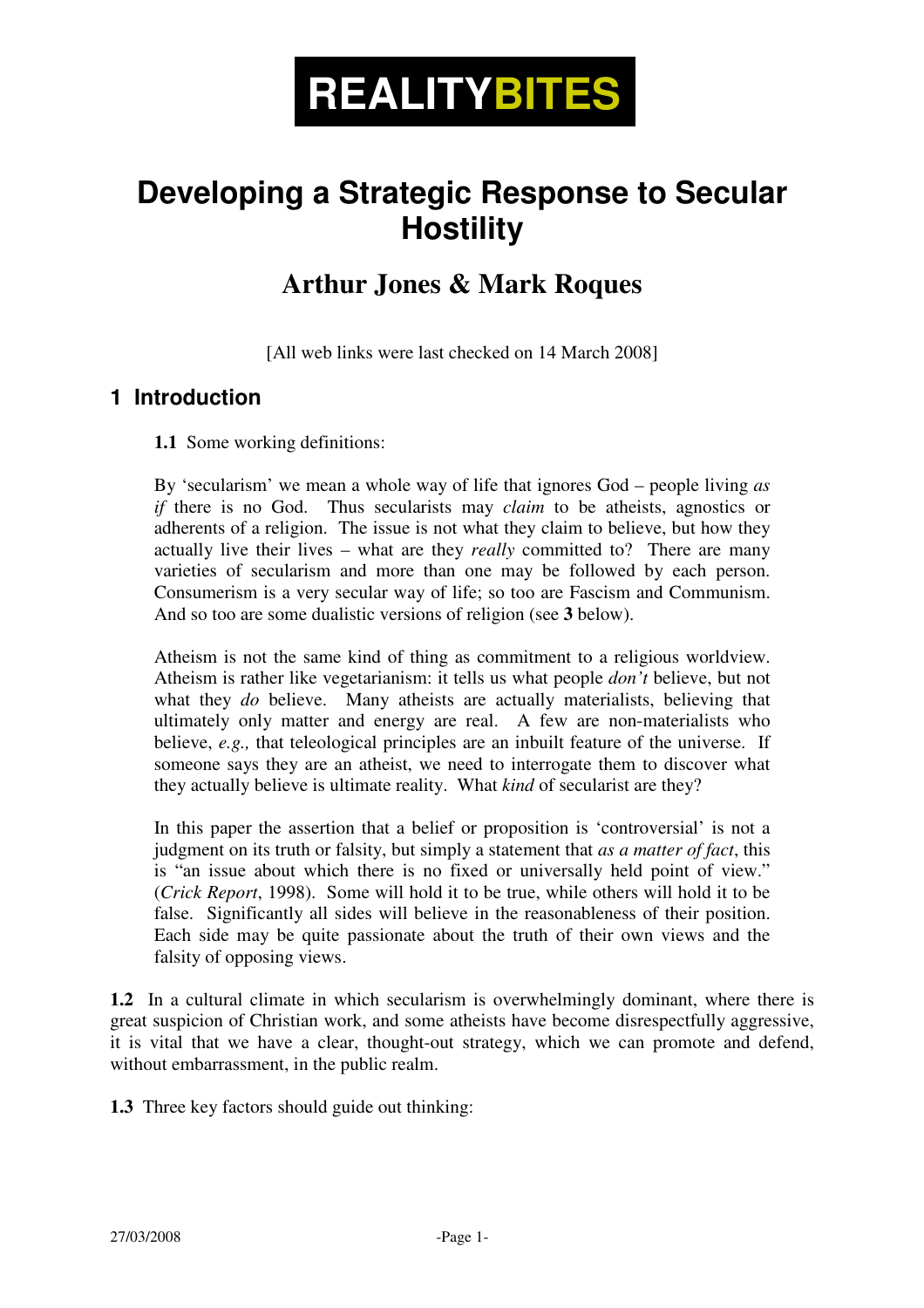Firstly, the dominance of secularism in society. Whereas religious believers are used to having their positions scrutinised, secularists rarely, if ever, have their beliefs placed under the critical spotlight.

Secondly, the prevalence of dualism amongst religious believers. In this context, dualism is the tendency to restrict religion to the individual, to private life, and to moral and evangelistic concerns. Religious belief then has little cultural impact and societal leadership is corralled by the secularists.

Thirdly, these matters are clearly very controversial. There are important professional guidelines available regarding the handling of 'controversial issues' in schools. These guidelines are clear and sensible, and can be followed by religious believers without compromising their faith.

We will consider these in reverse order.

#### **2 Teaching Controversial Issues in a Pluralist World**

**2.1** This has been an important topic in education, particularly since the 1998 *Crick Report* on Citizenship (http://www.qca.org.uk/qca\_4851.aspx), which led to compulsory Citizenship in the school curriculum. This in turn has focused attention on the matter of how schools should handle controversial issues. In response there have been a number of key publications:

**2.2** An excellent article by Trevor Cooling, *Handling Controversial Issues in Schools Today*  (2007), is available on the *Transforming Lives* website

(http://www.transforminglives.org.uk/world.php). Ted Huddleston has written *Teaching about Controversial Issues: guidance for schools* (2003) for the *Citizenship Foundation* (http://www.citizenshipfoundation.org.uk/lib\_res\_pdf/0118.pdf). Oxfam Education has a Guide on *Teaching Controversial Issues* which is available online at http://www.oxfam.org.uk/education/teachersupport/cpd/controversial/. Channel 4 have produced a video on the topic and the comprehensive programme notes are available online at: http://www.channel4.com/learning/programmenotes/inset/teachcontrv01.htm.

The wider issues raised by these guidelines are addressed by Trevor Cooling in his recent article, "The Challenge of Passionate Religious Commitment for School Education in a World of Religious Diversity: Reflections on Evangelical Christianity and Humanism" (*Journal of Education & Christian Belief*, **11** (1), Spring 2007, pages 23-34).

**2.3** These guidelines all rightly emphasise that teachers are not allowed to promote partisan views, but are expected to give a balanced presentation of opposing views. This does NOT mean that teachers have to promote relativism. Committed teachers are free to use their commitments as important teaching resources. They may use their commitments to model explicitly for students the shaping role that beliefs play in life. They can do this by openly talking about their beliefs, and by explaining and engaging with contrary beliefs in an open and respectful manner. Teachers should always be permitted to answer student questions, giving their own views if appropriate. Disagreements among teachers are an excellent opportunity for students to learn how adults can respectfully disagree. What teachers must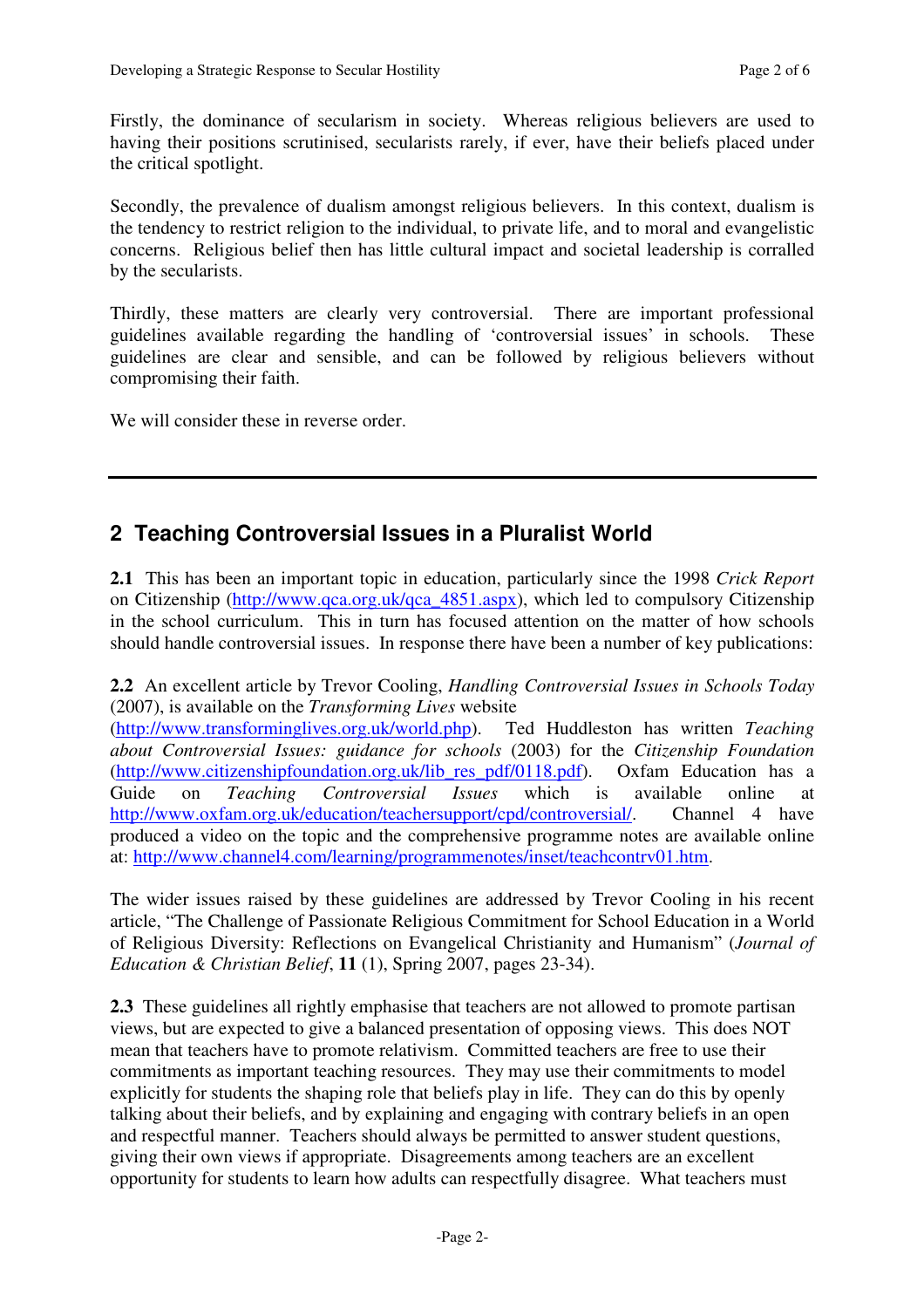not do is to set out to persuade pupils that their views on a controversial issue *are the only ones worthy of consideration*. The key **professional** guideline is that schools should be inclusive – that pupils from all backgrounds should feel at home and have their views taken seriously. Teachers must create a classroom environment in which students are free to express sincerely-held beliefs without fear of being dismissed or belittled.

**2.4** As Christians we should have no problem with these guidelines. They are consistent with our Biblical aspirations for justice. In following them we are not implying that all positions are either equally true, or equally acceptable. Rather, as Christians, we are bearing witness that the God whom we worship as true calls upon those in authority to ensure that people are free to search for God without coercion or discrimination (*cf.* 1 Timothy 2:1-6). The guidelines are also to our advantage, because we now work in situations in which it is *religious* believers who are the ones at risk of facing significant discrimination.

2.5 In Britain today religion is seen as something of a curiosity, and it is marginalised by many popular writers and by vociferous media 'experts.' It does not figure much in people's consciousness. Many regard religious beliefs as irrelevant, or even as the cause of a lot of evil in the world. Terms such as, for example, 'fundamentalist', 'radical', 'evangelical', 'creationist' – and even 'Muslim', 'Jew' and 'Christian' – may now convey very negative images. Religion is perceived as something that would hinder or deny our freedom. And today 'freedom' is understood in the light of the secular, science  $\rightarrow$  technology  $\rightarrow$  economic growth worldview, as freedom to live securely in a consumerist paradise. Religion, it is asserted, should be kept out of the public square. For example, Tony Blair has noted that although religion is "hugely important" to him, it was difficult to be open about it as prime minister, because "You talk about it in our system and, frankly, people do think you're a nutter." (*The Blair Years*, BBC1, Sunday 02 December 2007, see:

http://www.dailymail.co.uk/pages/live/articles/news/news.html?in\_article\_id=496389&in\_pa  $ge_id=1770$ 

**2.6** Behind these attitudes lies the *myth of religious neutrality*, the (usually implicit) assumption that secularism is neutral and that in schools the secular subjects are – or can – be taught in a way that favours neither religion nor unbelief. On the contrary, the reality is that secularism has created an environment in which it is religious believers – and Christians and Muslims in particular – who are most at risk of facing disrespect and the rubbishing of their beliefs. In other words, the risk of indoctrination in schools and society today is not from religion, but from secularism. A cultural environment has come into being in which almost 100% of unbelieving parents successfully pass on their unbelief to their children, but barely 50% of Christian parents succeed in passing on their Christian faith (see http://www.esrcsocietytoday.ac.uk/ESRCInfoCentre/about/CI/CP/the\_edge/issue19/churches. aspx)

2.7 One of the central challenges facing secularists today is to treat people of religious faith justly and respectfully. That involves the even greater challenge of admitting the controversiality of their secularist positions, and that they, too, are faith positions. The cultural divide is not, as they would have it, between religion and reason, but between two *controversial faith positions*.

**2.8** On this matter we can refer people to professor Terence Copley's book, *Indoctrination, Education and God: the struggle for the mind* (London: SPCK, 2005). For those who want to explore these important matters in greater depth, Dr Arthur Jones leads the Stapleford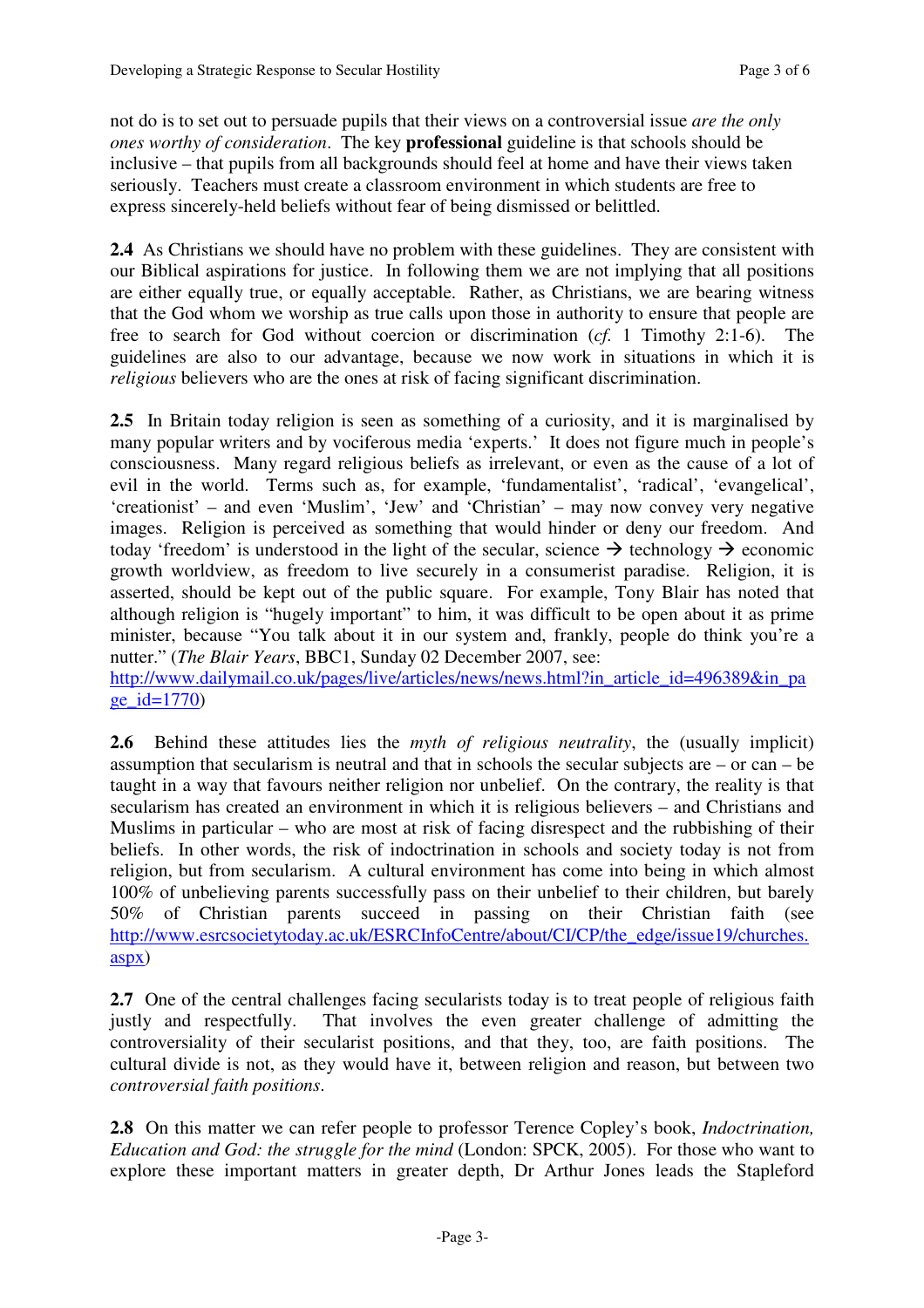Centre's postgraduate distance-learning course *Faith in Schools*, which can be pursued to Certificate, Diploma or Masters (MA) level (see http://www.e-stapleford.co.uk/cpd/ for more details). We believe that all Christians working in education should be encouraged to do courses like this and be supported by Christian schools, organisations and churches to do so. Leaders in other religions should regard the establishment of equivalent courses as a high priority. We would be more than willing to assist them in the task.

**2.9** Many schools seem unaware of the guidelines on controversial issues and so do not bring them to the attention of visiting speakers, especially, it would seem, when those speakers are secularists. Schools must be much more pro-active in this area and take seriously their obligation to be just and respectful to all their students when handling controversial issues.

#### **3 Religious Dualism: reversing the loss of cultural influence**

**3.1** The main way in which secularism seduces Christians is through *dualism*. Dualism is at work when Christians and churches withdraw from engagement in public life into a privatised religiosity that focuses almost exclusively on personal morality and personal evangelism. Christians are then seen to be living *as if* Christianity is only a private hobby that is irrelevant to life in the workplace, education, the arts and sciences, politics, and to the development and transmission of culture in general.

**3.2** The prophetic challenge of the late Bishop Lesslie Newbigin was for Christians to reclaim the gospel *as public truth*. Our response in work with young people is a strategy of telling inspiring stories that help students to recognise and understand the shaping influence of worldviews. In particular, we tell the stories of Christian who have had a transforming influence on their society and culture (see *What is Distinctive about The Reality Bites Approach to Schools Work? Telling the stories of culture-transforming Christians* for examples). These stories are life-affirming, celebrate the rich diversity of God's world, and the exciting breadth and depth of Christian ministry. Whereas some traditional approaches to schools ministry can be cringe-worthy, it is important to note that it is never embarrassing to tell these kinds of story.

### **4 Turning the critical spotlight onto secularism**

**4.1** It is our experience that a clear majority of secondary school children (maybe 75-80% of years 10-13) are default, unreflective atheists, and that a significant number (maybe as high as 50%) of the *confident* students (*i.e*., those who regularly volunteer their opinions) are emotivists with no moral framework, *i.e.* their moral decisions are based on what they feel at the time, and they deny that it is possible to make objective moral judgments. They would say that Saddam Hussein, Pol Pot, Stalin, Hitler *et al*, all lived in another age and who are we – who don't know their circumstances – to condemn them, or judge their deeds as evil or good. Various surveys bear this out. For example, as regards religion, a Mori poll commissioned by the British Library in 2007 found that 43% of 16-19 year olds say that they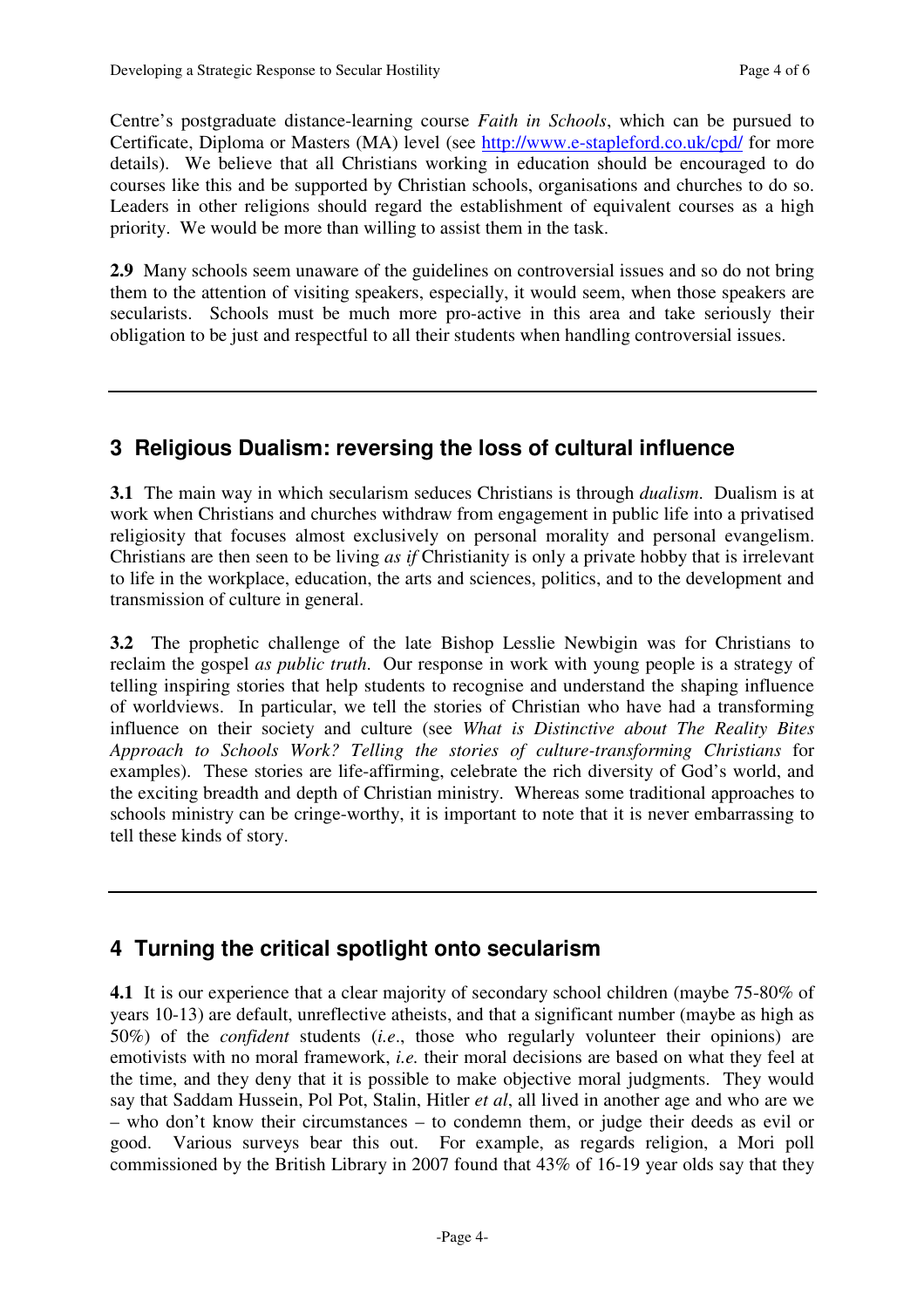have no faith, 72% say religion is "not relevant to their life" and only 14% say that religion is relevant at all times in their lives (see http://www.secularism.org.uk/halfofteenagersareatheists.html)

**4.2** The result is a cultural environment in many (probably most) secondary schools in which atheist and emotivist perspectives are presented openly and confidently, even aggressively, by students (and some teachers?) and in which students with a religious faith feel alien and intimidated if they seek to offer a religious perspective. It is not surprising that many of these students struggle to survive in such an environment.

**4.3** We must have a strategy which enables us to support and encourage these students. We can do so by showing them how to respond effectively to the issues in a way that turns the challenge back to the secularists.

**4.4** This leads us to highlight a weakness with many traditional models for Christian ministry in schools. The weakness is that while these approaches positively present Christianity, they usually fail to couple that with immanent critiques of secular worldviews.

**4.5** In schools the non-Christian majority are used to being asked to be critical of religions (Christianity *etc*.) but are almost never (or ever) asked to critique the taken-for-granted secularism/naturalism/practical atheism. We must take every opportunity to challenge those secular students by also turning the critical spotlight on to secularism, both to expose hidden tensions and to draw out the possibility of unpalatable implications (See *What is Distinctive about The Reality Bites Approach to Schools Work? Challenging Secular Perspectives* for examples). In so doing we will also be supporting the theists present. And we can do so in ways that adhere strictly to the guidelines (see **2.3** above).

#### **5 Summary: a strategic response to secular hostility**

**5.1** *Reality Bites* offers training for schools and youth workers that enables them to further Christian ministry in schools and youth organisations in ways that can be promoted and defended, without embarrassment, in the public realm. We can show how to use challenging critique and exciting stories in ways that respect all students, whether religious or nonreligious, and that adhere strictly to the professional guidelines regarding controversial topics.

**5.2** Christians leading schools and youth ministries, or in long-term involvement with such ministries, should be encouraged to undertake university-accredited courses, such as the Stapleford Centre's *Faith in Schools* courses (see **2.8** above), which explore these issues in depth. Leaders in other religions should regard the establishment of equivalent courses as a high priority. *Reality Bites* would be more than willing to assist them in the task.

**5.3** Challenging critiques of secularism and stories of culture-transforming Christian faith are not the only elements of effective work amongst young people today. It is also important, for example, to give young people a holistic and culturally rich understanding of the Biblical story. Here also *Reality Bites* can provide relevant materials and training. In this document we have simply focused on two elements that have been lacking in much of the work we have seen, but which we are persuaded have key roles to play in work with young people today.